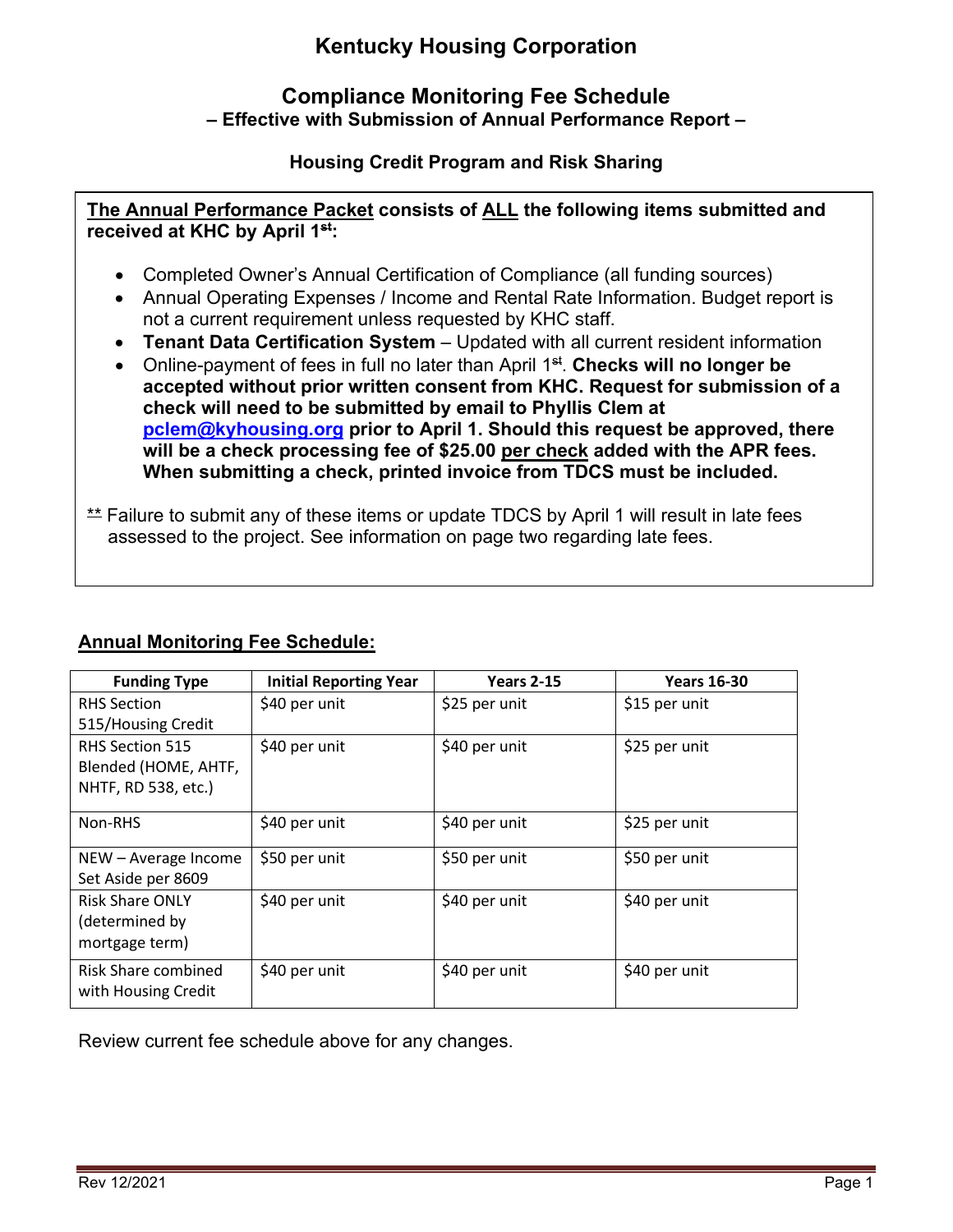#### **American Recovery and Reinvestment Act of 2009 (ARRA) Project(s) – Asset Management (AM) Monitoring Fee:**

- Annual Monitoring Fee does not apply to Section 1602 Exchange and/or TCAP due to the pre-established Management Fee Escrow accounts.
- However, late submission of the electronic APR packet (Owner's Annual Certification of Compliance and Annual Operating Expense Information) will be assessed the late fee that will be deducted from the project's Management Fee Escrow account.

### **\*\* APR Late Fee:**

All properties that have not submitted **all** required Annual Performance Packet items or have submitted an incomplete certification by April 1<sup>st</sup> will be assessed a \$25.00 per unit late fee. An additional **\$25.00 per unit late fee** will be assessed if the Annual Performance Packet has not been received within 90 days (June 30) of the deadline.

KHC reserves the right to NOT cap the late fee assessment. KHC will consider if a project has demonstrated a pattern of late submittals when determining if the late fee should have a maximum cap.

#### **– Effective Immediately Upon Publication – Fee(s) in Addition to Annual Monitoring Fee Rates**

(Applicable to All Rental Programs)

### **Follow-up Compliance Review or Physical Inspection Fee**

• **\$500.00** per project visit

A follow-up or physical inspection fee will be assessed to a project if a KHC Compliance Officer or Inspector must reschedule a follow-up unit and/or site inspection for the following reasons:

- Selected unit(s) were not able to be accessed during scheduled review time,
- Tenants were not provided proper notification to allow entrance to the unit for inspection by KHC staff,
- Owner / property manager failed to meet KHC staff at property on the day of the confirmed compliance review, and
- Any other reason by fault of the owner / property management company that would cause KHC staff to have to reschedule required reviews/inspections.

### **Qualified Contract Request Fees (Housing Credits only):**

Owners requesting a Qualified Contract must submit a \$3,500 non-refundable administration fee with the request. If additional third-party reports are required by a potential buyer or KHC, the Qualified Contract process may be suspended during the time needed to prepare the reports. The cost of the additional reports will be at the expense of the property owner. All payments for service must be made within a timely manner. Non-cooperation by the property owner to respond to reasonable third-party report requests by KHC or a potential buyer will lead to the termination of the Qualified Contract process.